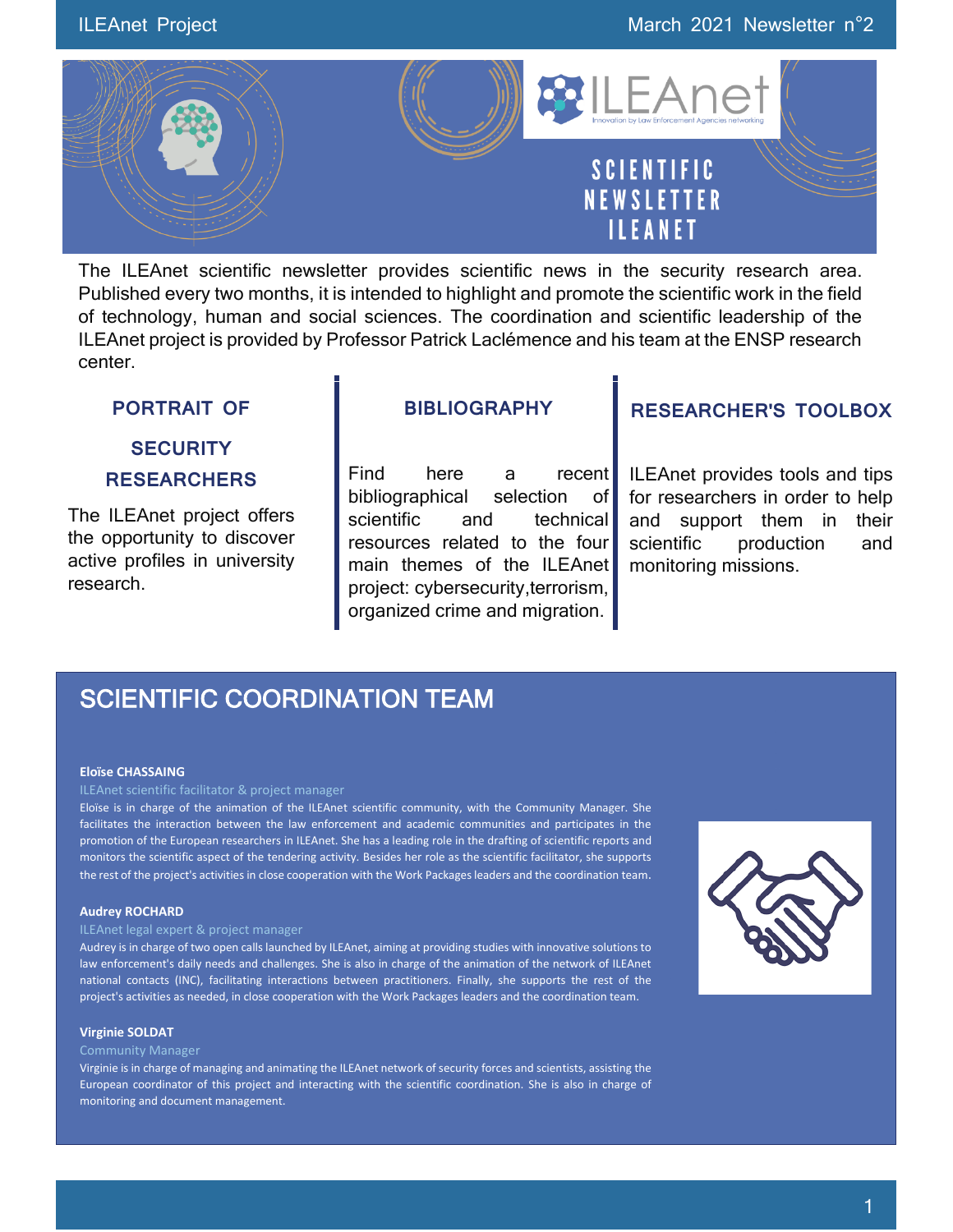# PORTRAIT OF RESEARCHERS

# **Karen Nuvoli**

PhD Candidate in Communication and Media Studies Sapienza University of Rome (Italy) Aix Marseille University (France), linked to th[e IMSIC Institute](https://www.imsic.fr/)

karen.nuvoli@uniroma1.it

#### Thesis directors:

- [Alexandre Joux](https://ejcam.univ-amu.fr/fr/alexandre-joux) (EJCAM director)
- [Christian Ruggiero](https://www.coris.uniroma1.it/users/christian-ruggiero) (Associate Professor in Sociology of Cultural and Communicative Processes, Sapienza University of Rome)

Thesis coordinator: [Mihaela Gavrila](https://www.coris.uniroma1.it/users/mihaela-gavrila) (Associate Professor in Television Studies and Sociology of Cultural and Communicative Processes, Sapienza University of Rome)



I have a degree in Investigative Sciences, a Master 1 in Criminology and a Master 2 in Communication and Social Research. Currently I am a PhD student in Communication and Social Research and my thesis is co-supervised by two universities: La Sapienza di Roma University and Aix-Marseille University. This co-supervision was important for me because it represents a great advantage for my research: it is an opportunity to study in a multicultural environment which allows me to acquire a pedagogical culture, develop my critical thinking and my capacities of adaptability and resilience. It also allowed me to carry out a comparative analysis between France and Italy. The aim of my thesis work is to understand the main issues in the process of cognitive radicalisation leading to extremism and to make a comparison on the state of thinking in two European countries, such as France and Italy.

### When did you realise you wanted to search?

I became interested in the problem of radicalisation during my master's studies, even before Daesh declared its caliphate. This is when I was working on al-Qaeda propaganda that I realised that I wanted to do research. Since my master in criminology, I have never stopped working on terrorism, radicalisation and all security-related issues. I has been working deeper on the communication aspect to answer the following question: "how are communication instruments used and how can we protect ourselves against radicalisation?".



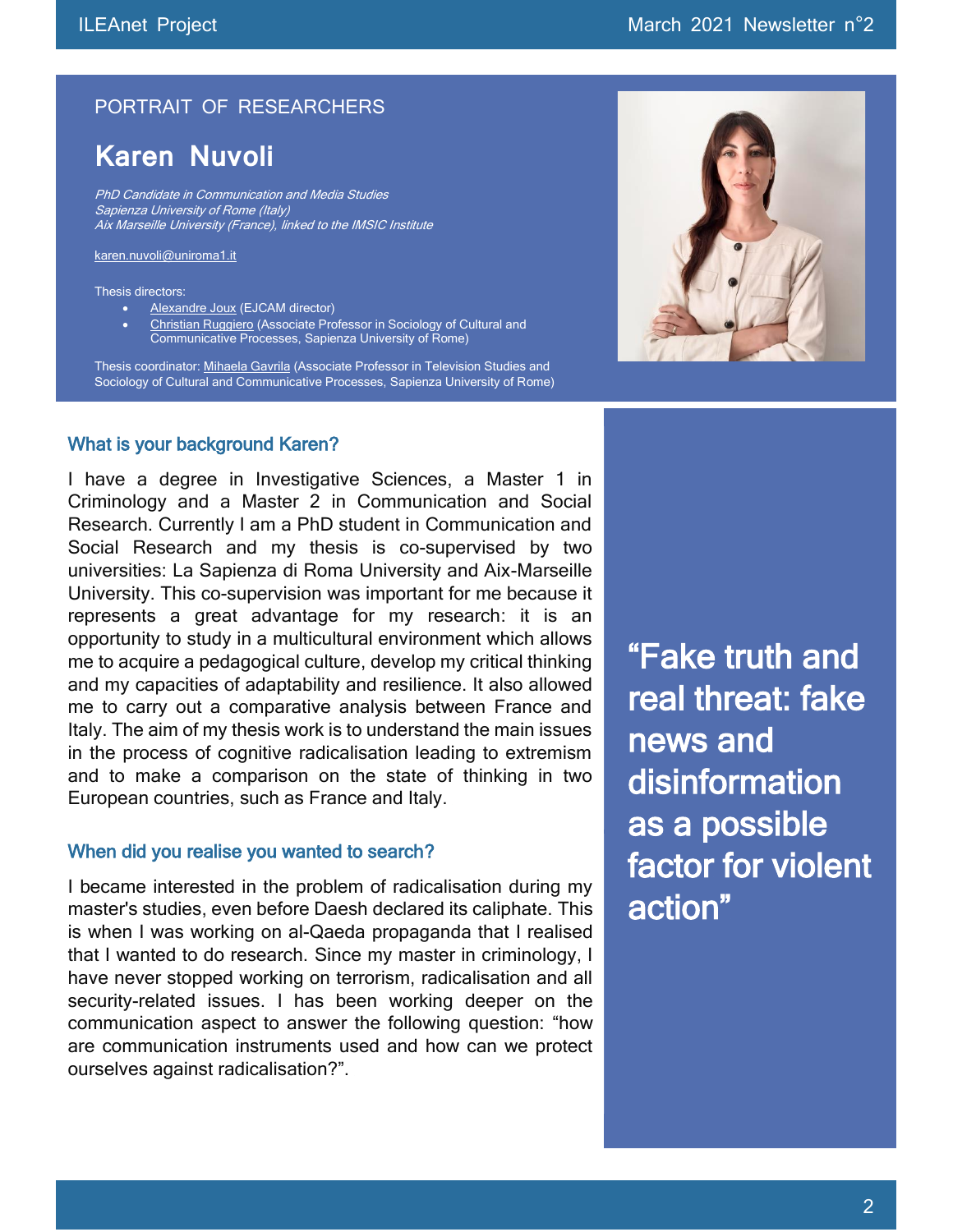### What is your current research focus?

My research is entitled "Fake news and misinformation as possible activators of violent extremism". It is in line with the long-term observation that I started in 2014. I designed this study to understand what kind of individual and collective impulses fake news can trigger (with the aim of analysing the opportunity structures and cognitive reasoning leading to violent extremism). The methodological approach is a qualitative study supported by semi-structured research interviews with experts from different disciplines, both in academia and in law enforcement organisations (such as Europol). This choice of interviews was motivated by the problematic and the exploratory and multidisciplinary vocation that I wanted to attribute to my research. The objective of my studies and of this thesis is essentially prevention (preventing and identifying hateful signs) but also promoting training (training of operators, of the community and at schools).

#### How do you think research on this subject will develop?

In contemporary societies the traditional socialisation is being replaced by another type of socialisation that we can call media socialisation. So I think that the war of influence will become increasingly important. We should broaden the spectrum of prevention of violent extremism to include emerging radicalities. As the media expresses ideologies more easily and is able to polarise ideological groups, I think we will find a continuous presence of actors, movements, networks and we will be confronted with increasingly unstructured, highly suggestible and conditionable individuals. More importance should be given today to the assessment of the individual risk of violence.

### What could be done to limit online radicalisation?

All the topics I study are related to security and cybersecurity. The EU is working on several fronts but there should be a stronger response in order to create a truly open and secure cyber space, to increase trust. Indeed, there is a lack of trust in traditional institutions and that is why individuals are attracted by discourses, including conspiracy speeches. It is therefore important to stimulate research in this direction, and it will only be possible if researchers, private institutions and law enforcement agencies work together. It is essential to stay in touch with academics and to facilitate the exchange of information between experts at European level. For example, I very much appreciate th[e EMPACT platform](https://www.europol.europa.eu/empact) which is the European Multidisciplinary Platform against Criminal Threats: it is a security initiative led by the EU Member States to identify and combat the threats posed by international organised crime. Why not open up these platforms to researchers, why not integrate them into projects already in place?

#### How do you see your role as a researcher?

I feel a great responsibility because radicalisation and related topics are developing rapidly, and I have seen the extent to which they have grown since the beginning of my study. In addition, we are behind in the answers we need to give and we should really include these subjects in our training, particularly at school. Today, there is no longer any separation between online and offline discourse among young people and there are risks linked to the use of social networks. We need to train today's young people because they are tomorrow's citizens.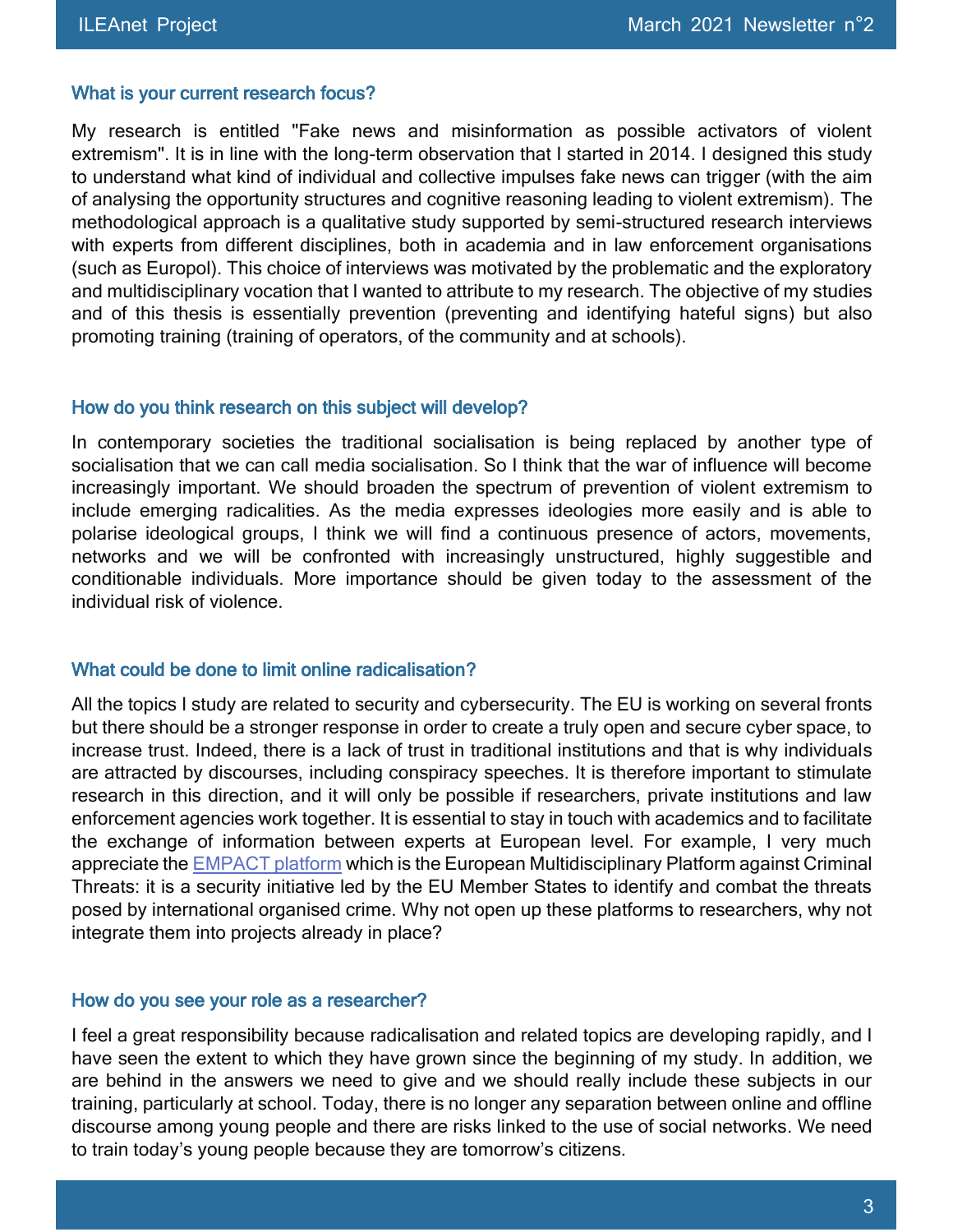# In your opinion, how can law enforcement agencies (LEAs) and researchers be brought together better?

Apart from organising workshops in this sense, perhaps creating laboratories that will act as a link between LEAs and researchers, and above all without setting any limits. I see many projects with age or membership limits for researchers: it should be an open and free brainstorming so that the researchers feel they can talk and the experts perceive the researcher not only as someone who is enclosed in a laboratory but as someone who can bring solutions and a different vision. The multidisciplinary and multicultural approaches are very important as I noticed it in my interviews: sociologists, anthropologists and police forces differently perceive the same subject. Solutions can emerge only if there is a discussion and a collaboration between the stakeholders. I'd like to see more platforms like ILEAnet, encouraging discussions, organising events between researchers, communities and law enforcement.

### How do you communicate your research results?

I participate in international conferences and seminars. For example, with the EJCAM in Marseille (School of Communication and Journalism) we held an international conference on the subject of information manipulation. Besides, I wrote for the Italian police academy and trained law enforcement practitioners on this topic.

### How do you think European research will develop?

When I started my co-supervision process, there was no real link between European universities. The following year, [CIVIS](https://civis.eu/en) (a network of European universities) was created. It is only the beginning of the initiative but it is beneficial because there are already meetings between researchers from different countries. Due to its geographic nature as a global hub of international collaboration, Europe is at the frontline of innovation and research. Creative environments for staff and students, high standards of research integrity and ethical rules with the support to local and international communities via research-lead projects might have a key role in the future of European research.

### Thank you very much Karen for your time and for this very interesting exchange!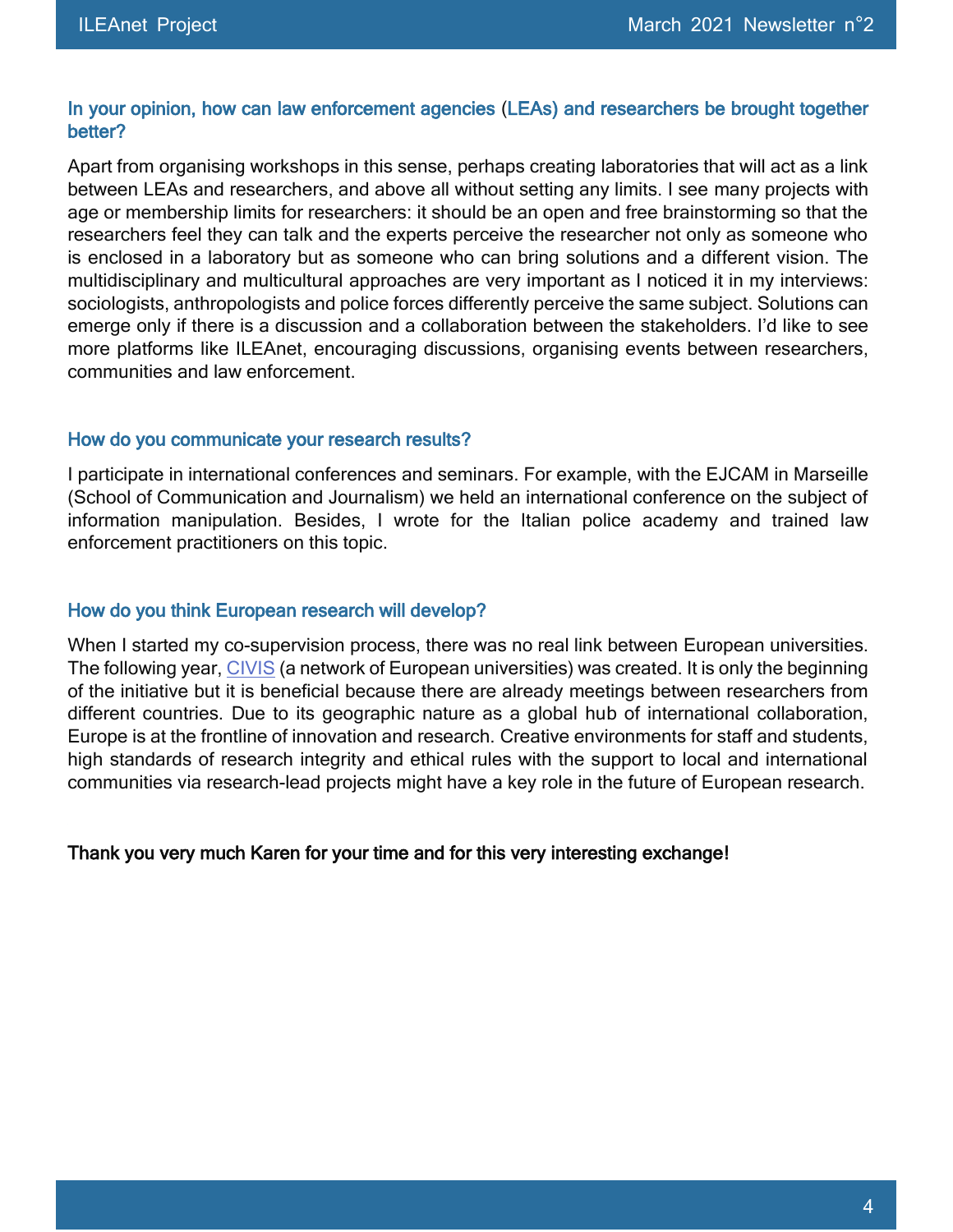#### *To find out more about Karen's work, here are some of her publications:*

2021 - (publication in progress) Manipulation de l'information et radicalisation - Actes de conférence, Colloque international Journalisme et Plateformes 2 : information, infomédiation et « fake news » - Marseille

2021 - (publication in progress) Pandemia, social media e complotti – Actes de conférence, V Conferenza Nazionale delle Dottorande e dei Dottorandi in Scienze Sociali

2020 - L'evoluzione dei conflitti, tra sicurezza, culture e complessità, Recensione al testo di Mary Kaldor, Global security cultures, Polity Press, Cambridge, Rivista trimestrale della scuola di perfezionamento per le forze di polizia, n.2-3

2020 - La disinformazione nel sistema mediale ibrido. Dalle fake-news al deepfake pp. 85-96. ISBN 978-88-9377-155-9

2018 – Dalle fake-news alle verità alternative: una nuova sfida per il giornalismo della post-verità, Comunicazionepuntodoc n. 20 12/2018, Lupetti Editore, ISBN 9788868742553

2018 - L'evoluzione del jihadismo online, Rivista di Studi Politici - ISSN 1120-4036. - Gennaio/Marzo, pp. 160-177

### **BIBLIOGRAPHY**

The ILEAnet scientific coordination team suggests a recent bibliographical selection of scientific and technical resources related to the four main themes of the ILEAnet project: cybersecurity, terrorism, organised crime and migration. Resources can be found in the [ILEAnet Knowledge Library.](https://ileanet.sym.place/groups/profile/109443/ileanet-knowledge-factory) If you want to share a publication, please contact us at [ensp-ileanet@interieur.gouv.fr](mailto:ensp-ileanet@interieur.gouv.fr)

ILEAnet is collecting the most recent or relevant publications in the following areas, but does not necessarily endorse their contents.

# Cybersecurity

#### Scientific Information

Hemdan, E.E.-D., Manjaiah, D.H., 2021. An efficient digital forensic model for cybercrimes investigation in cloud computing. Multimed Tools Appl.<https://doi.org/10.1007/s11042-020-10358-x>

 In recent times, cloud computing adopted numerous organizations and enterprises for offering services with securely certifying that cloud providers against illegitimate activities. However, cost-effective forensics design and implementation for support the cloud-based cybercrimes investigation. To build cloud architecture support forensics is a significant and complex issue such as voluminous intricate legal, organizational, and technical defies due to the virtualization, distributing, and dynamic nature of cloud systems. Therefore, this paper presents an efficient Cloud Forensics Investigation Model (CFIM) to investigate cloud crimes in a forensically sound and timely fashion.

Maurushat, A., Al-Alosi, H., 2021. Policing cybercrime: an inside look at private and public cybercrime investigations, in: Australian Policing: Critical Issues in 21st Century Police Practice. pp. 333–348. <https://researchdirect.westernsydney.edu.au/islandora/object/uws%3A59040>

This article addresses the issue of policing cybercrime, based on the Australian example and the Australian law. It focuses on terminology and overview, case studies, and an analysis of key issues and challenges for policing. Where possible, the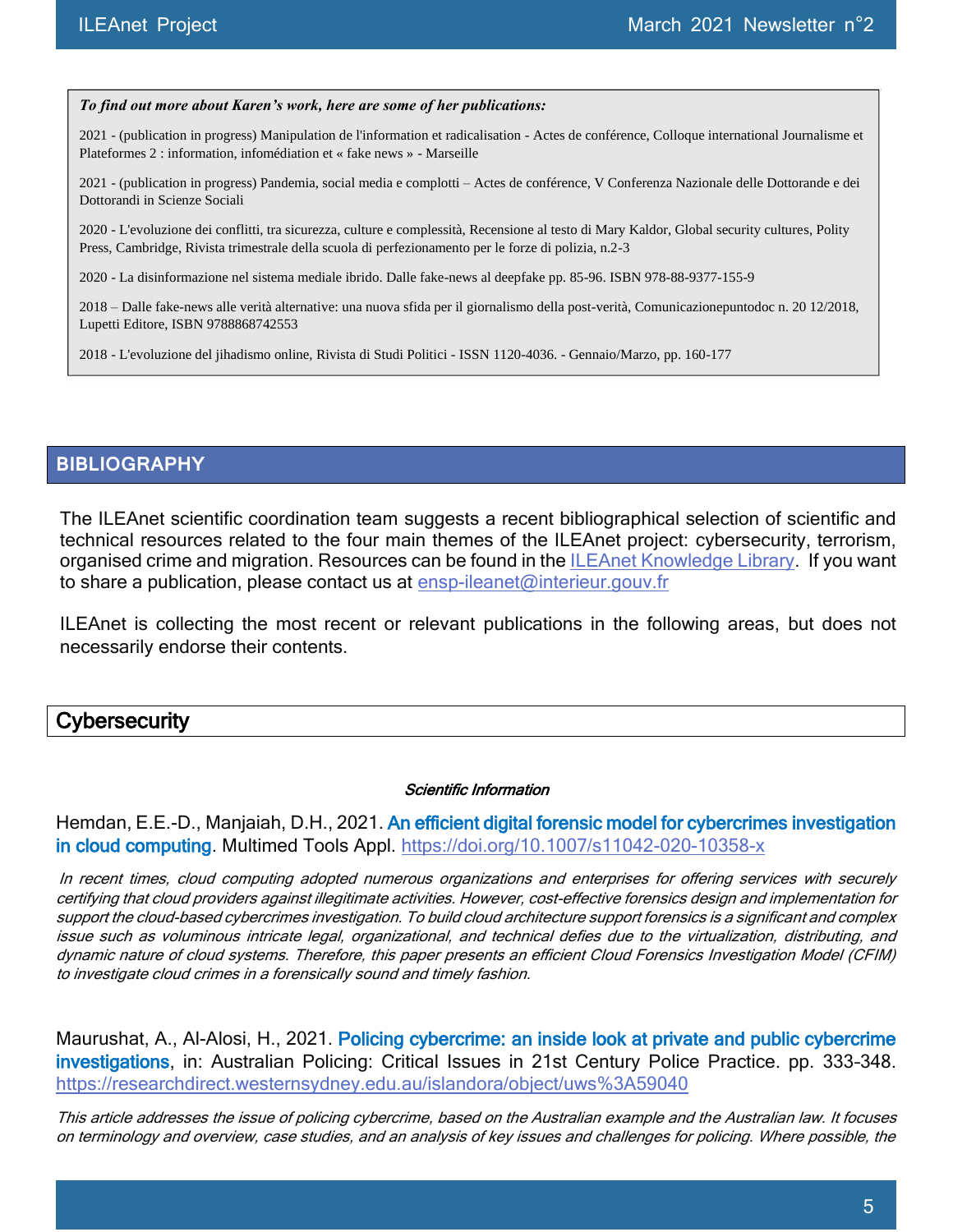chapter refers to case studies in which Australia had either a victim link or where and Australian private or law enforcement was involved in the investigation.

Nespoli, P., Gomez Marmol, F., Maestre Vidal, J., 2021. Battling against cyberattacks: towards prestandardization of countermeasures. Cluster Computing 24, 1–25. [https://doi.org/10.1007/s10586-020-](https://doi.org/10.1007/s10586-020-03198-9) [03198-9](https://doi.org/10.1007/s10586-020-03198-9)

Cyberattacks targeting ICT systems are becoming every day more sophisticated and disruptive. Such malevolent actions are performed by ill-motivated entities, often featuring almost unlimited resources, but also by skilled individuals due to the accessibility of the attacks source code. The paper at hand aims at contributing to the reaction ecosystem by proposing a standard representation of the countermeasure instances. With such a proposition, we address one of the critical challenges found in the literature, that is, the absence of a commonly-shared definition of remediations. To demonstrate the feasibility of our approach, we present several scenarios where some relevant countermeasures are efficiently enforced, resulting in mitigating the ongoing cyberthreat. Then, the advantages and disadvantages of our proposal are extensively discussed, opening the debate for novel and effective contributions in this research line.

#### Technical information - news

### Enisa. Artificial Intelligence Cybersecurity Challenges. URL

https://www.enisa.europa.eu/publications/artificial-intelligence-cybersecurity-challenges

This report presents the Agency's active mapping of the AI cybersecurity ecosystem and its Threat Landscape, realised with the support of the Ad-Hoc Working Group on Artificial Intelligence Cybersecurity. The ENISA AI Threat Landscape not only lays the foundation for upcoming cybersecurity policy initiatives and technical guidelines, but also stresses relevant challenges.

Europol. DarkMarket: world's largest illegal dark web marketplace taken down. URL [https://www.europol.europa.eu/newsroom/news/darkmarket-worlds-largest-illegal-dark-web](https://www.europol.europa.eu/newsroom/news/darkmarket-worlds-largest-illegal-dark-web-marketplace-taken-down)[marketplace-taken-down](https://www.europol.europa.eu/newsroom/news/darkmarket-worlds-largest-illegal-dark-web-marketplace-taken-down)

DarkMarket, the world's largest illegal marketplace on the dark web, has been taken offline in an international operation involving Germany, Australia, Denmark, Moldova, Ukraine, the United Kingdom (the National Crime Agency), and the USA (DEA, FBI, and IRS). Europol supported the takedown with specialist operational analysis and coordinated the cross-border collaborative effort of the countries involved.

Europol. 2021. New major interventions to block encrypted communications of criminal networks. URL [https://www.europol.europa.eu/newsroom/news/new-major-interventions-to-block-encrypted](https://www.europol.europa.eu/newsroom/news/new-major-interventions-to-block-encrypted-communications-of-criminal-networks)[communications-of-criminal-networks](https://www.europol.europa.eu/newsroom/news/new-major-interventions-to-block-encrypted-communications-of-criminal-networks)

Judicial and law enforcement authorities in Belgium, France and the Netherlands have in close cooperation enabled major interventions to block the further use of encrypted communications by large-scale organised crime groups (OCGs), with the support of Europol and Eurojust.

Lemnitzer, J., Ransomware gangs are running riot - paying them off doesn't help. The Conversation. URL [http://theconversation.com/ransomware-gangs-are-running-riot-paying-them-off-doesnt-help-](http://theconversation.com/ransomware-gangs-are-running-riot-paying-them-off-doesnt-help-155254)[155254](http://theconversation.com/ransomware-gangs-are-running-riot-paying-them-off-doesnt-help-155254)

 In the past five years, ransomware attacks have evolved from rare misfortunes into common and disruptive threats. Hijacking the IT systems of organisations and forcing them to pay a ransom in order to reclaim them, cybercriminals are freely extorting millions of pounds from companies – and they're enjoying a remarkably low risk of arrest as they do it.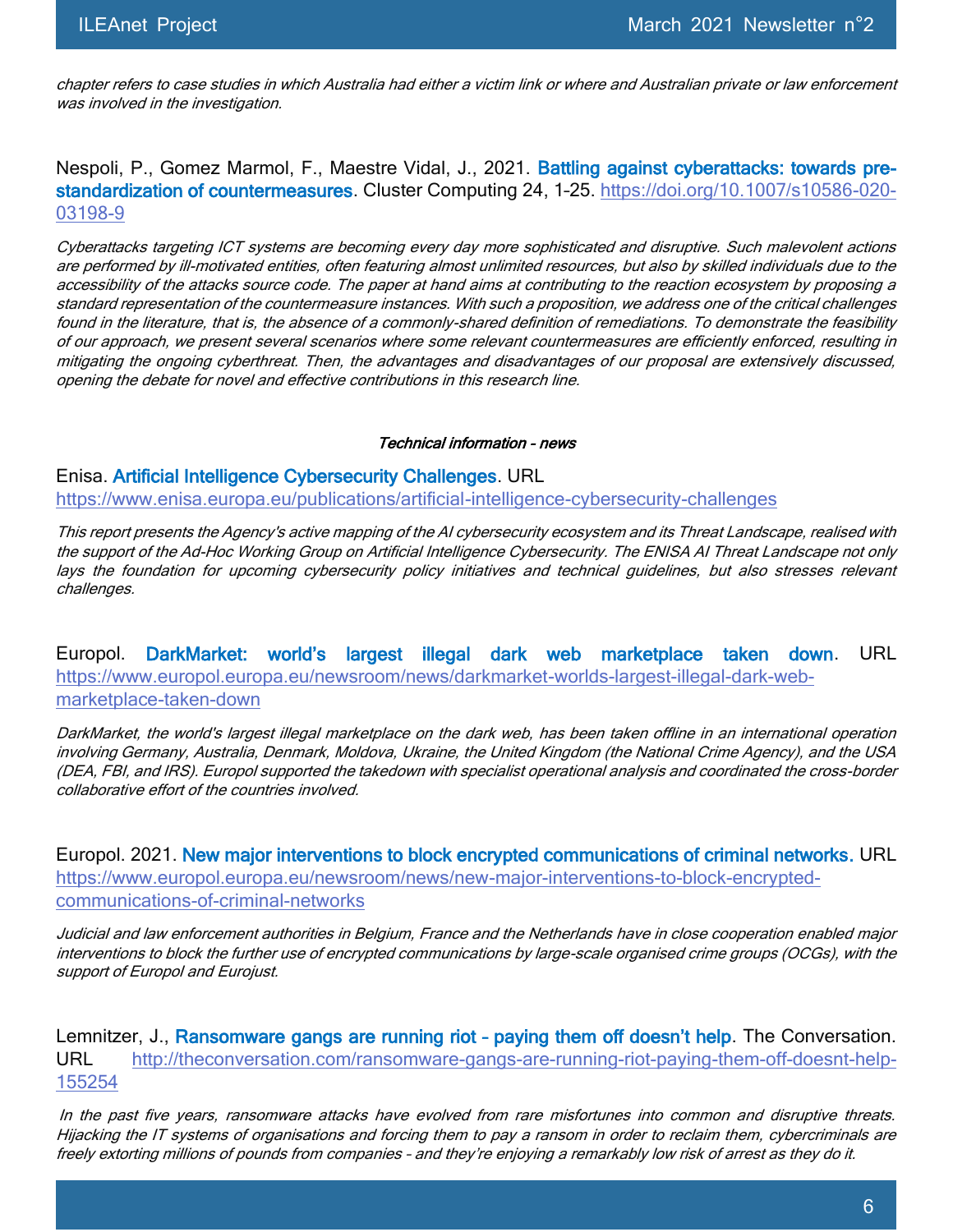Parent, M., Cyberattacks are on the rise amid work from home – how to protect your business. The Conversation. URL [http://theconversation.com/cyberattacks-are-on-the-rise-amid-work-from-home](http://theconversation.com/cyberattacks-are-on-the-rise-amid-work-from-home-how-to-protect-your-business-151268)[how-to-protect-your-business-151268](http://theconversation.com/cyberattacks-are-on-the-rise-amid-work-from-home-how-to-protect-your-business-151268)

This article deals with the subject of cyber-attacks. An increasingly true statement, Organisations are more vulnerable to cyber-attacks when employees work from home.

Security Magazine., Cybercrime report finds young adults and adults over 75 most vulnerable to fraud attacks URL [https://www.securitymagazine.com/articles/94684-cybercrime-report-finds-young-adults](https://www.securitymagazine.com/articles/94684-cybercrime-report-finds-young-adults-and-adults-over-75-most-vulnerable-to-fraud-attacks)[and-adults-over-75-most-vulnerable-to-fraud-attacks](https://www.securitymagazine.com/articles/94684-cybercrime-report-finds-young-adults-and-adults-over-75-most-vulnerable-to-fraud-attacks)

 LexisNexis Risk Solutions released its biannual Cybercrime Report covering July 2020 through December 2020, which details how the evolving threat landscape created new opportunities for cybercriminals around the world, particularly as they targeted new online users.

Terrorism

#### Scientific Information

Fu, L., Wang, X., Liu, B., Li, L., 2020. Investigation into the role of human and organizational factors in security work against terrorism at large-scale events. Safety Science 128, 104764. <https://doi.org/10.1016/j.ssci.2020.104764>

The pervasive human and organizational factors (HOFs) in security work at large-scale events (LSEs) contribute greatly to preventing terrorist attacks. This study contributes to the establishment of a systematic causation model for analyzing the root causes of the failure of security against terrorism at LSEs, which will enable more holistic incident investigation and more accurate formulation of precautions, as well as helping the development of risk analysis methods in the public security field.

Lissaris, E., Giataganas, G., Kavallieros, D., Myttas, D., Kermitsis, E., 2021. Terrorist Activities in the Dark and the Surface Web, in: Akhgar, B., Gercke, M., Vrochidis, S., Gibson, H. (Eds.), Dark Web Investigation, Security Informatics and Law Enforcement. Springer International Publishing, Cham, pp. 49–84. [https://doi.org/10.1007/978-3-030-55343-2\\_3](https://doi.org/10.1007/978-3-030-55343-2_3)

This chapter presents terrorists' activities both at Surface Web and the Dark Web. Recently terrorists turned to the anonymity and secrecy that the Dark Web provides in order to stay undetected from law enforcement agencies. That way, their online activity cannot be controlled by any government, and they can easily and undisturbed plan their actions. In order to communicate, beyond the Dark Web, terrorists use end-to-end encrypted apps such as Telegram and WhatsApp. With these mobile apps, the communication and coordination of their actions are immediate and secret. Lastly, the Dark Web is precious for terrorist groups as all the funding of their operations, and in general significant part of their overall income, comes from Dark Web transactions using cryptocurrencies such as Bitcoin.

#### Technical information - news

Memetic Warfare, the dark irony that may become terrorism, 2021. Formiche.net. URL <https://formiche.net/2021/02/memetic-warfare/>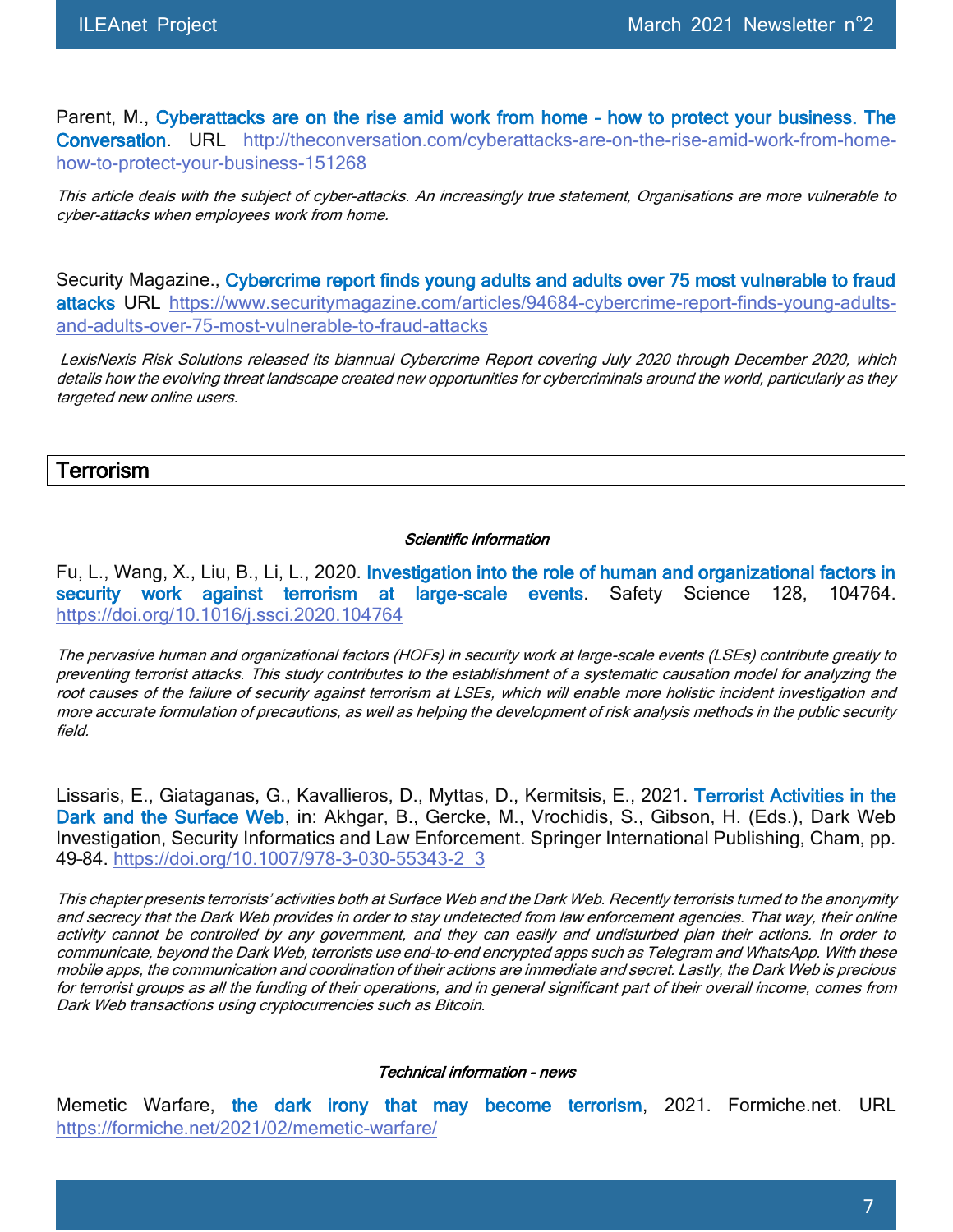The strategic significance of the militarized use of memes lies in their ability to transform citizens into weapons of xenophobic, Islamophobic, anti-Semitic guerrillas, and more generally to instil hatred towards minorities. Social media is where most of the radicalisation happens at the global level, between information warfare and cyberwarfare. The first chapter of the research by Arije Antinori, Professor of Criminology and Sociology of Deviance at the Sapienza University in Rome.

# Organised Crime

#### Scientific Information

Basu, K., Sen, A., 2021. Identifying individuals associated with organized criminal networks: A social network analysis. Social Networks 64, 42–54.<https://doi.org/10.1016/j.socnet.2020.07.009>

In this paper, we primarily focus on two types of networks – (i) Drug Trafficking Organizations, and (ii) Terrorist Organizations, and present a methodology for the surveillance of individuals associated with these networks. Our methodology is based on the mathematical notion of Identifying Codes, which ensures reduction in resources on the part of law enforcement authorities, without compromising the ability to uniquely identify a suspect, when they become "active" in drug/terror related activities. Furthermore, we show that our approach requires far lesser resources when compared to strategies adopting standard network centrality measures for the unique identification of individuals.

Rebovich, D., 2021. The Changing Face of Financial Crime: New Technologies, New Offenders, New Victims, and New Strategies for Prevention and Control. Victims & Offenders 16, 283–285. <https://doi.org/10.1080/15564886.2021.1876196>

Financial crime is a growing crime problem throughout the world. It is a trillion-dollar industry that takes an enormous social and economic toll on the lives it touches. The primary goal of this special issue was to explore the many dimensions of financial crime from the perspectives of victims (both individual and organizational) and offenders.

#### Technical information - news

Euronews, Organised crime setting sights on EU Recovery Fund money, experts warn, 2020. euronews. URL [https://www.euronews.com/2020/09/18/corona-mafia-organised-crime-setting-sights-on-eu](https://www.euronews.com/2020/09/18/corona-mafia-organised-crime-setting-sights-on-eu-recovery-fund-experts-warn)[recovery-fund-experts-warn](https://www.euronews.com/2020/09/18/corona-mafia-organised-crime-setting-sights-on-eu-recovery-fund-experts-warn)

Corona-mafia? Organised crime setting sights on EU Recovery Fund, experts warn. Very interesting video of Executive Director at Transparency International Italy Davide Del Monte.

# **Migration**

#### Scientific Information

Binder, S., Iannone, A., Leibner, C., 2020. Biometric technology in "no-gate border crossing solutions" under consideration of privacy, ethical, regulatory and social acceptance. Multimed Tools Appl 1–14. <https://doi.org/10.1007/s11042-020-10266-0>

 Biometric technologies have become the main focus in the design of state-of-the-art border security solutions. While respective research in the field of multimedia vision has been centred around improving quality and accuracy of identity recognition, the impact of such technologies upon society and legal regulations still remains a topic unaddressed, specifically within the engineering community. Building on participation in the EU funded research project PERSONA, authors of this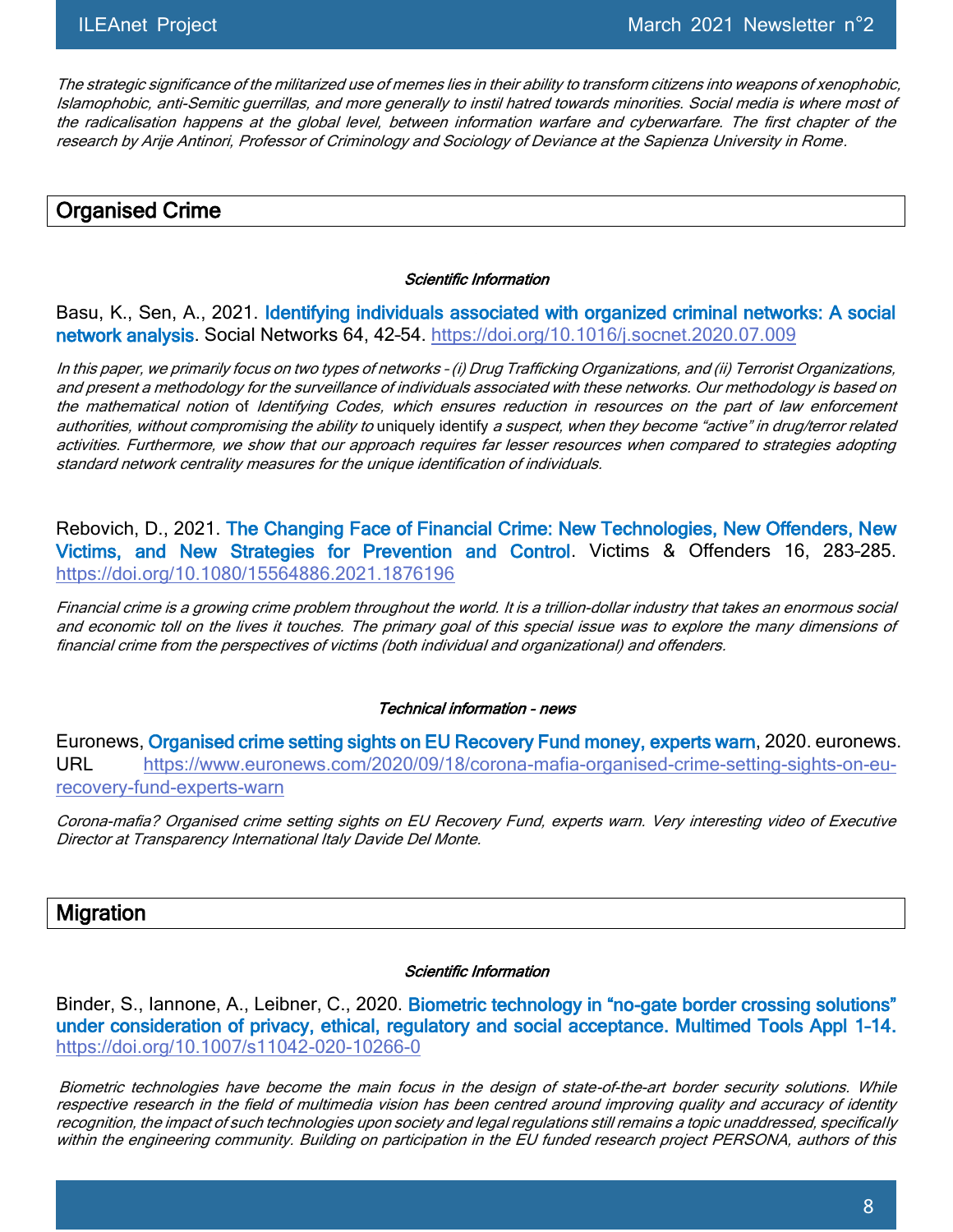paper look at the challenges associated with biometrics-based solutions in no-gate border crossing point scenarios. technology due to fraudulent activities.

Bove, V., Böhmelt, T., Nussio, E., 2021. Terrorism abroad and migration policies at home. Journal of European Public Policy 28, 190–207.<https://doi.org/10.1080/13501763.2020.1729227>

Do security concerns lead to more restrictive immigration policies? In this article, we contend that transnational influences can shape legislative output on immigration at home. Terrorist attacks in a neighboring country affect the salience of security concerns in the focal state, the policy solutions for addressing them, and the political will to implement these changes. Using data on 33 OECD countries, we find that proximity to targeted countries leads to the implementation of a more restrictive migration policy regime. The public's common perception of a linkage between migration and terrorism thus has important policy consequences.

Chamie, J., 2020. International Migration amid a World in Crisis. Journal on Migration and Human Security 8, 230–245.<https://doi.org/10.1177/2331502420948796>

This article comprehensively examines international migration trends and policies in light of the coronavirus disease 2019 (COVID-19) pandemic. It begins by reviewing migration developments throughout the past 60 years. It then examines pandemic-related migration trends and policies. It concludes with a series of general observations and insights that should guide local, national, regional, and international policymakers, moving forward.

# **RESEARCHER'S TOOLBOX:**

# **« THE CHALLENGES OF OPEN SCIENCE FOR RESEARCH »**



### What does "open science" mean?

Open Science represents a new approach to the scientific process based on cooperative work and new ways of diffusing knowledge by using digital technologies and new collaborative tools. The idea captures a change to the way science and research have been carried out for the last fifty years: shifting from the standard practices of publishing research results in scientific publications towards sharing and using all available knowledge at an earlier stage in the research process. 1

#### What are the benefits of open science?

Find below a summary of the benefits of open science for the different parties<sup>2</sup>:

| <b>Researchers</b>                                     | <b>Research teams</b>                                             | <b>Organisations</b>                           | <b>Decision-makers</b><br>and financiers                                                    | The general public                                                                                    | <b>National level</b>                                                                        |
|--------------------------------------------------------|-------------------------------------------------------------------|------------------------------------------------|---------------------------------------------------------------------------------------------|-------------------------------------------------------------------------------------------------------|----------------------------------------------------------------------------------------------|
| • Visibility<br>• Credits<br>• Funding<br>• Networking | • Visibility<br>• Funding<br>• Cost-effectiveness<br>• Networking | • Funding<br>• Quality<br>• Cost-effectiveness | . Decisions based on<br>better information<br>. Increased impact of<br>funding<br>• Quality | · Increased<br>understanding and<br>expertise<br>· Increased<br>opportunities to<br>have an influence | • The promotion of<br>human rights and<br>democracy<br>· Decisions based on<br>research data |

<sup>1</sup> Source:<https://www.openscience.nl/en/open-science/what-is-open-science>

<sup>2</sup> Source[: https://www.fosteropenscience.eu/content/what-are-benefits-open-science](https://www.fosteropenscience.eu/content/what-are-benefits-open-science)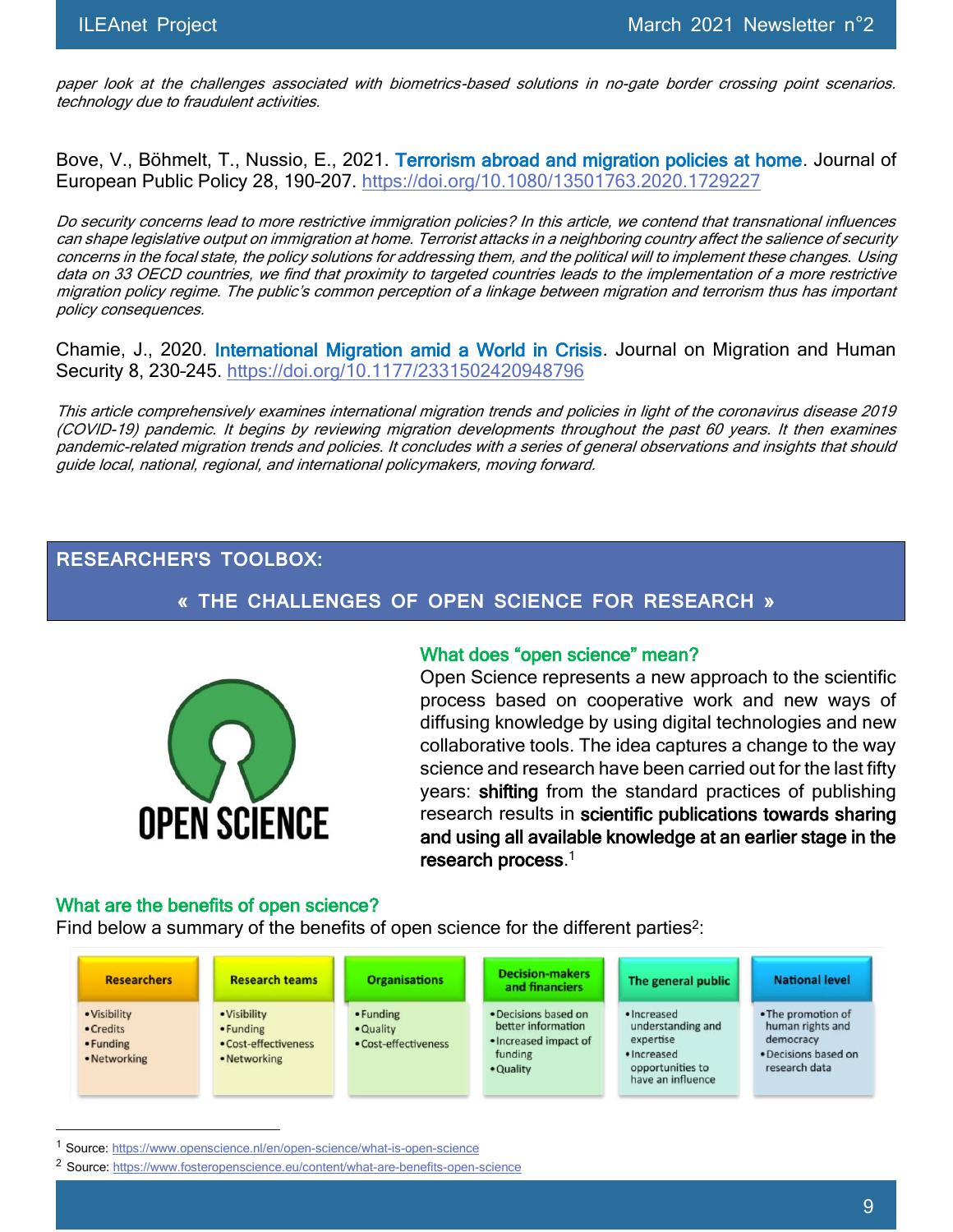### What is the difference between Open Science and Open Access?

Open Access (OA) is the terminology used for the practice of making peer-reviewed scholarly research and literature (published journal articles, book chapters, monographs, research data…) freely available in online repositories to anyone interested in reading it. Contrary to Open Access, Open Science (or Open Research) is a much broader term which is the conduction and dissemination of research in a more transparent and collaborative way. In many ways, Open Science is no different to traditional science with research data and lab notes at various stages of research cycle being made freely available as early as possible. So Open Science includes Open Access to content and information but also could encompass things like scholarly communication networks, citizen science projects, open lab notebooks and open source software<sup>3</sup>.

### Are there many open archives?

More and more universities and research centres have their own open archives, starting with world-renowned universities such as Harvard with [DASH](https://dash.harvard.edu/) (Digital Access to Scholarship at Harvard). In general, open archives are either institutional or thematic, for example [arXiv](https://arxiv.org/) for Physics and Maths. Some open archives are not limited to articles and may also include theses, dissertations, books, teaching materials, audio and video files, among others. The number of open archives is steadily increasing, with two major global directories, [ROAR](http://roar.eprints.org/) (Registry of Open Access Repositories) and [OpenDOAR](https://v2.sherpa.ac.uk/opendoar/) (Directory of Open Access Repositories), to help you find your way.

### What about the European Commission?

Open science is a policy priority for the European Commission and the standard method of working under its research and innovation funding programmes as it improves the quality, efficiency and responsiveness of research.<sup>4</sup> So let's discover one of the last initiatives of the European Commission...



### The new Open Research Europe (ORE) platform – funded by the European **Commission**

ORE is a new, free, open access, peer-review publishing platform for the publication of results stemming from EU-funded research. It publishes articles categorised in six subject areas: Natural Sciences, Engineering and Technology, Medical Sciences, Agricultural Sciences, Social Sciences, Humanities and Arts.

The new platform will make it easy for Horizon 2020 beneficiaries to comply with the EU Open Access terms of funding at no cost to them. It offers to the researchers a free publishing venue to share their results and insights rapidly and facilitate open and constructive research discussions. Even if the EUfunded project has ended, publications stemming from the project can be submitted. Each publication must have at least one author who has been, or still is, a recipient of an EU grant.

<sup>3</sup> Source [: www.mysciencework.com/omniscience/open-science-open-access-far-apart](http://www.mysciencework.com/omniscience/open-science-open-access-far-apart)

<sup>4</sup> Source [: https://ec.europa.eu/info/research-and-innovation/strategy/goals-research-and-innovation-policy/open-science\\_en](https://ec.europa.eu/info/research-and-innovation/strategy/goals-research-and-innovation-policy/open-science_en)